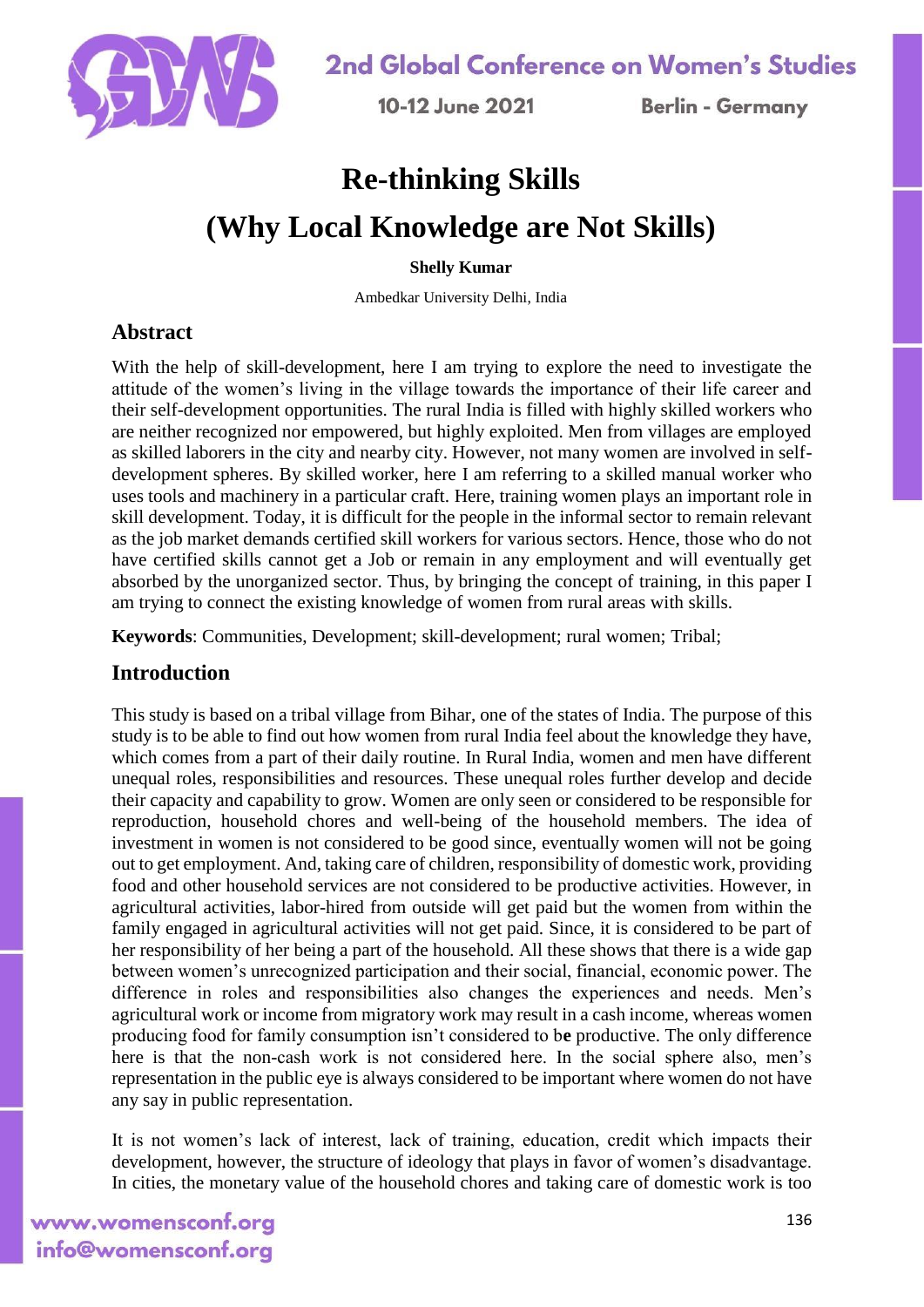

10-12 June 2021

**Berlin - Germany** 

high. But in villages it is considered to be part of the responsibility of a specific gender and thus, treat the work as unimportant.

#### **Empowerment of Women**

The women from rural areas are not a homogeneous group. They have different roles and responsibility in their agricultural lands, in employment, in community engagement activities and in household chores. Their needs and interest areas are different from each other as well. Similarly, the economic and social changes that rural areas go through do not affect all women in the same way: where it provides better opportunities to some, it also makes the life of few others more challenging (Malhotra, 22). Rural women have a strong desire to stay in village because of endogenous and exogenous factors such as, their family won't allow them to go to urban areas, their husband won't approve of them leaving the family, they themselves do not feel confident and empowered enough, unaware of the language of the urban areas, unaware of any other work than what they have done in the village etc.

Using knowledge for commercial potential in developing countries can bring economic dimension into the discussion of traditional knowledge. Since, women suffer both economically and socially and remain invisible from most of such areas in rural communities. The reason for economic invisibility was such that they are not relevant to the wage and market. The reason for social invisibility has come from institutionally and has given the status of second class citizens. Hence, self-employment results in low-wage pay.

The quantity and quality of the offered social services do not correspond to the demands of the majority of the villagers (Zulumskytė, 1). Also, it has been noticed that women get involved in the economic activities in rural areas such as in agriculture, unorganized sector as well as informal sector and yet they fail to get the recognition from the family and the society. The domestic life of the women from rural areas operates in such a way that contributes to the maintenance of the local economy. The women from the village are subconsciously focused to develop agriculture. They form strategies to grow food in the backyard of their houses as well. Rural women use their knowledge for family healthcare as well. When in need they can become pasture successfully. They use their local knowledge to increase productivity in agriculture as well. Due to cultural beliefs, women in the rural areas and agricultural families do not use oxen to plough land for farming but take care of all the agricultural activities.

## **Methodology**

In this research work, while I was immersing in the village, I proceeded unsystematically, paying attention to all interesting events. The methods which have been used in this research work are based on mixed methods. Methods of observations, discussions and meetings such as self-help group meetings, personal interviews or group interviews, case-studies, informal conversations.

Since, I spent a significant time of my research in the village thus, the methods for my research includes: home visits, informal conversations, helping them in their daily chores, visiting them to their fields, going out with them to collect firewood, leaves etc.

In the field it was not a piece of cake. Contrary to appearances, the transition from gaining access to the field to actual observation is not a linear and uninterrupted process. From the cognitive point of view, the shift is intermittent, like the change from being a stranger to being

www.womensconf.org info@womensconf.org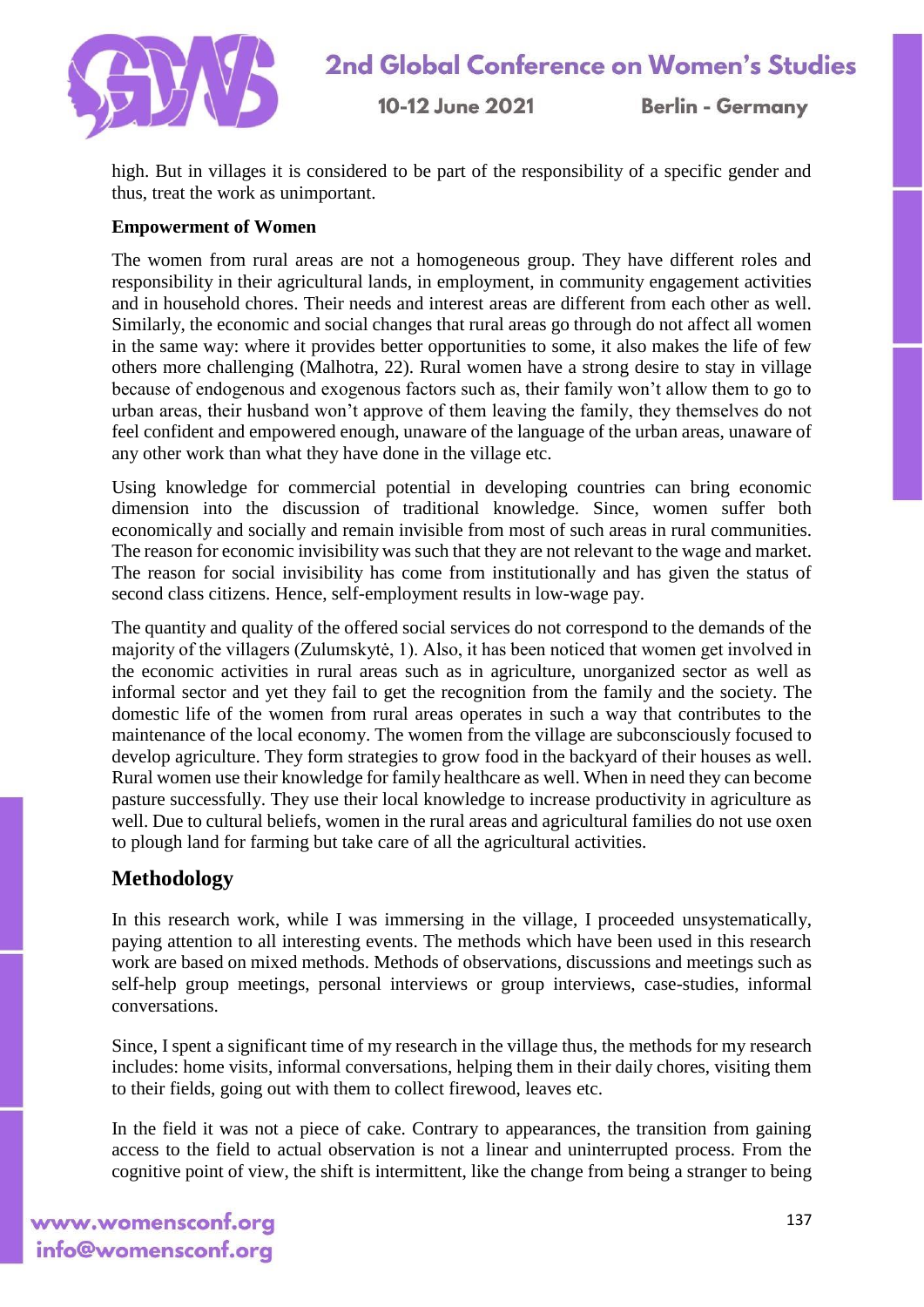

# 2nd Global Conference on Women's Studies

10-12 June 2021

**Berlin - Germany** 

familiar to a community. All the rituals, discourses and spaces are the elementary referents of observational practice. This research work is a result of action research methodology, which is conducted by a collaborative partnership of participants and researchers. I, being a researcher, participants from the community, co-researchers are from the community as well. "Action research is an orientation to inquiry rather than a methodology. It has different purposes, it is based in different relationships, and it has different ways of conceiving knowledge and its relation to practice". (Reason, 2003, p 106).

It involves development of knowledge and understanding of a different kind. The focus on change and development in a natural social situation, in this case in the village and the involvement of participants–researchers who are 'insiders' to that situation gives access to kinds of knowledge and understanding that are not accessible to traditional researchers coming from outside. This kind of research starts from a vision to transform people which further influences people to transform socially. In this process, the researcher also gets transformed – emotionally, psychologically and as a researcher as well. This involves a high level of sensitivity and reflexivity and also a high level of improvising skills in the whole research process. Since, this research combines reflection on practice, it also gives a certain degree of independence of thoughts to flow. The development of self-understanding is important in action research. "Action research can be seen as a methodology that uniquely enables and facilitates this process of knowledge transformation as the basis for powerful social action" (Somekh, 28).

The process of action research can provide a better picture by unfolding the outcomes of action which further help to improvise new actions. Hence, action research is generally, researching with learning through reflection and doing it. The knowledge which women from villages have are not considered to be as important as other skills such as computer skills, technical skills etc. And, since rural women are pivotal to development for the development programmes thus, creating such programmes specifically for women where they feel empowered enough, will actually work in favor of development.

## **Discussion**

The discussion included women from the village and have voiced their opinions about wages, employability and education, different development programmes from various NGOs working at the block or panchayat level.

- 1. **Market: Wages and Labour:** The market does not provide equal wages to men and women. Women get paid less than what men receive. In the local market, the hegemony by men over wages is evident (what I mean to say here is that it is evident in the local market, where women sell all their forest produce and they get paid less than what the men in the market get paid).
- 2. **Challenges of rural development programmes:** Few women are not comfortable in full participation of rural development programmes, here, there is a need to look for the -constraints on full participation of women in socio-economic level, at public level, local level. And thus, try to develop a few specific programmes in their favor such as a few training courses – like stitching, tailoring, beauty parlors etc.

www.womensconf.org info@womensconf.org